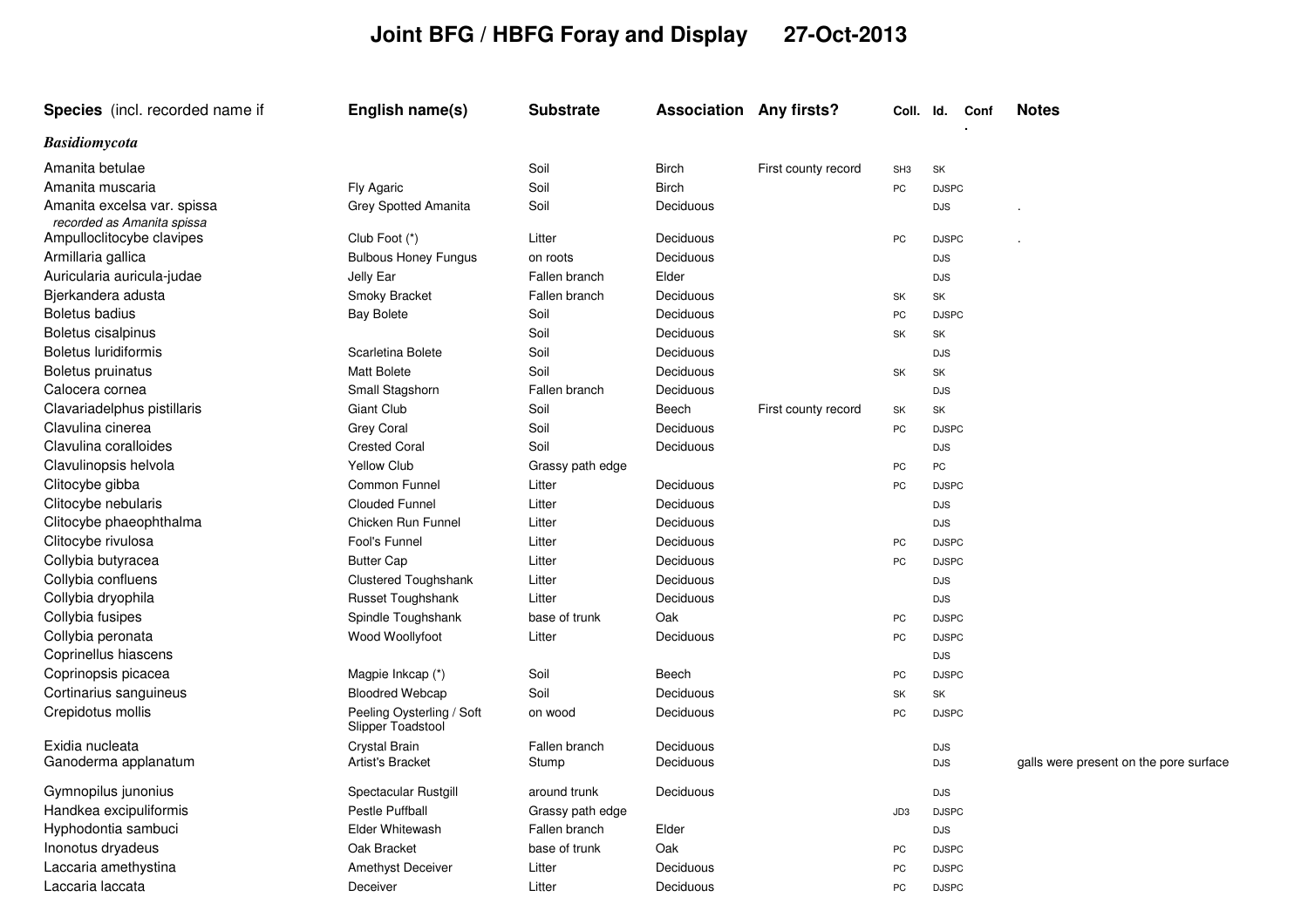| Lactarius blennius       | Beech Milkcap / Slimy Milkcap                    | Soil          | Deciduous    |                     | PC | PC           |                                                  |
|--------------------------|--------------------------------------------------|---------------|--------------|---------------------|----|--------------|--------------------------------------------------|
| Lactarius pyrogalus      | Fiery Milkcap                                    | Soil          | Hazel        |                     |    | <b>DJS</b>   |                                                  |
| Lactarius quietus        | Oakbug Milkcap                                   | Sand dune     | Oak          |                     | PC | PC           |                                                  |
| Lactarius tabidus        | <b>Birch Milkcap</b>                             | Soil          | <b>Birch</b> |                     | PC | PC           |                                                  |
| Lactarius turpis         | <b>Ugly Milkcap</b>                              | Soil          | Beech        |                     | PC | <b>DJSPC</b> |                                                  |
| Leccinum melaneum        |                                                  | Soil          | <b>Birch</b> |                     | SK | SK           | Now considered a good species in<br><b>FRDBI</b> |
| Leccinum scabrum         | <b>Brown Birch Bolete</b>                        | Soil          | <b>Birch</b> |                     | PC | <b>DJSPC</b> |                                                  |
| Lepiota aspera           | <b>Freckled Dapperling</b>                       | Soil          | Deciduous    |                     | SK | SK           |                                                  |
| Lepista nuda             | Wood Blewit                                      | Litter        | Deciduous    |                     | PC | <b>DJSPC</b> |                                                  |
| Lycoperdon nigrescens    | Dusky Puffball                                   | Litter        | Deciduous    |                     | PC | <b>DJSPC</b> |                                                  |
| Lycoperdon perlatum      | Common Puffball                                  | Soil          | Deciduous    |                     |    | <b>DJS</b>   |                                                  |
| Lycoperdon pyriforme     | Stump Puffball                                   | soil / litter | Deciduous    |                     | PC | <b>DJSPC</b> |                                                  |
| Macrolepiota procera     | Parasol                                          | Soil          | Deciduous    |                     |    | <b>DJS</b>   |                                                  |
| Marasmius bulliardii     |                                                  | Litter        | Beech        | First county record |    | <b>DJS</b>   |                                                  |
| Mutinus caninus          | Dog Stinkhorn                                    | Soil          | Deciduous    |                     | SK | SK           |                                                  |
| Mycena arcangeliana      | Angel's Bonnet                                   | Fallen branch | Beech        |                     |    | <b>DJS</b>   |                                                  |
| Mycena crocata           | Saffrondrop Bonnet                               | Fallen branch | Beech        |                     |    | <b>DJS</b>   |                                                  |
| Mycena epipterygia       | Yellowleg Bonnet                                 | on wood       | Deciduous    |                     | PC | PC           |                                                  |
| Mycena galericulata      | Common Bonnet / Bonnet<br>Mycena                 | Fallen branch | Deciduous    |                     |    | <b>DJS</b>   |                                                  |
| Mycena inclinata         | <b>Clustered Bonnet</b>                          | Fallen branch | Deciduous    |                     |    | <b>DJS</b>   |                                                  |
| Mycena rosea             | Rosy Bonnet                                      | Litter        | Deciduous    |                     |    | <b>DJS</b>   |                                                  |
| Mycena speirea           | <b>Bark Bonnet</b>                               | on wood       | Deciduous    |                     |    | <b>DJS</b>   |                                                  |
| Oudemansiella mucida     | Porcelain Fungus                                 | Fallen branch | Beech        |                     |    | <b>DJS</b>   |                                                  |
| Panellus stipticus       | <b>Bitter Oysterling</b>                         | Fallen branch | Deciduous    |                     |    | <b>DJS</b>   |                                                  |
| Paxillus involutus       | <b>Brown Rollrim</b>                             | Soil          | Deciduous    |                     | PC | <b>DJSPC</b> |                                                  |
| Phlebia radiata          | <b>Wrinkled Crust</b>                            | Fallen branch | Deciduous    |                     |    | <b>DJS</b>   |                                                  |
| Pholiota squarrosa       | Shaggy Scalycap                                  | base of tree  | Beech        |                     | SK | SK           |                                                  |
| Piptoporus betulinus     | Birch Polypore / Razorstrop<br>Fungus            | Fallen branch | <b>Birch</b> |                     | PC | <b>DJSPC</b> |                                                  |
| Pleurotus dryinus        | Veiled Oyster                                    |               |              |                     |    | <b>DJS</b>   |                                                  |
| Pleurotus ostreatus      | Oyster mushroom                                  | Fallen branch | Beech        |                     | PC | PC           |                                                  |
| Pluteus cervinus         | Deer Shield                                      | Fallen branch | Beech        |                     |    | <b>DJS</b>   |                                                  |
| Polyporus durus          | <b>Bay Polypore</b>                              | Fallen branch | Deciduous    |                     |    | <b>DJS</b>   |                                                  |
| Psathyrella piluliformis | Common Stump Brittlestem                         | on wood       | Deciduous    |                     |    | <b>DJS</b>   |                                                  |
| Ramaria stricta          | <b>Upright Coral</b>                             | Soil          | Deciduous    |                     | SK | SK           |                                                  |
| Resupinatus applicatus   | Smoked Oysterling                                | Fallen branch | Deciduous    |                     |    | DJS          |                                                  |
| Russula atropurpurea     | Purple Brittlegill / Blackish-<br>purple Russula | Soil          | Deciduous    |                     |    | DJS          |                                                  |
| Russula betularum        | <b>Birch Brittlegill</b>                         | Soil          | <b>Birch</b> |                     | PC | ${\sf PC}$   |                                                  |
| Russula fellea           | Geranium Brittlegill                             | Soil          | Beech        |                     | PC | ${\sf PC}$   |                                                  |
| Russula fragilis         | Fragile Brittlegill                              | Soil          | Oak          |                     | PC | PC           |                                                  |
| Russula gracillima       | Slender Brittlegill                              | Soil          | <b>Birch</b> |                     | PC | PC           |                                                  |
| Russula ionochlora       | <b>Oilslick Brittlegill</b>                      | Soil          | Beech        |                     | PC | ${\sf PC}$   |                                                  |
| Russula nigricans        | <b>Blackening Brittlegill</b>                    | Soil          | Beech        |                     | PC | <b>DJSPC</b> |                                                  |
| Russula nobilis          | Beechwood Sickener (*)                           | Soil          | Beech        |                     | PC | PC           |                                                  |
|                          |                                                  |               |              |                     |    |              |                                                  |